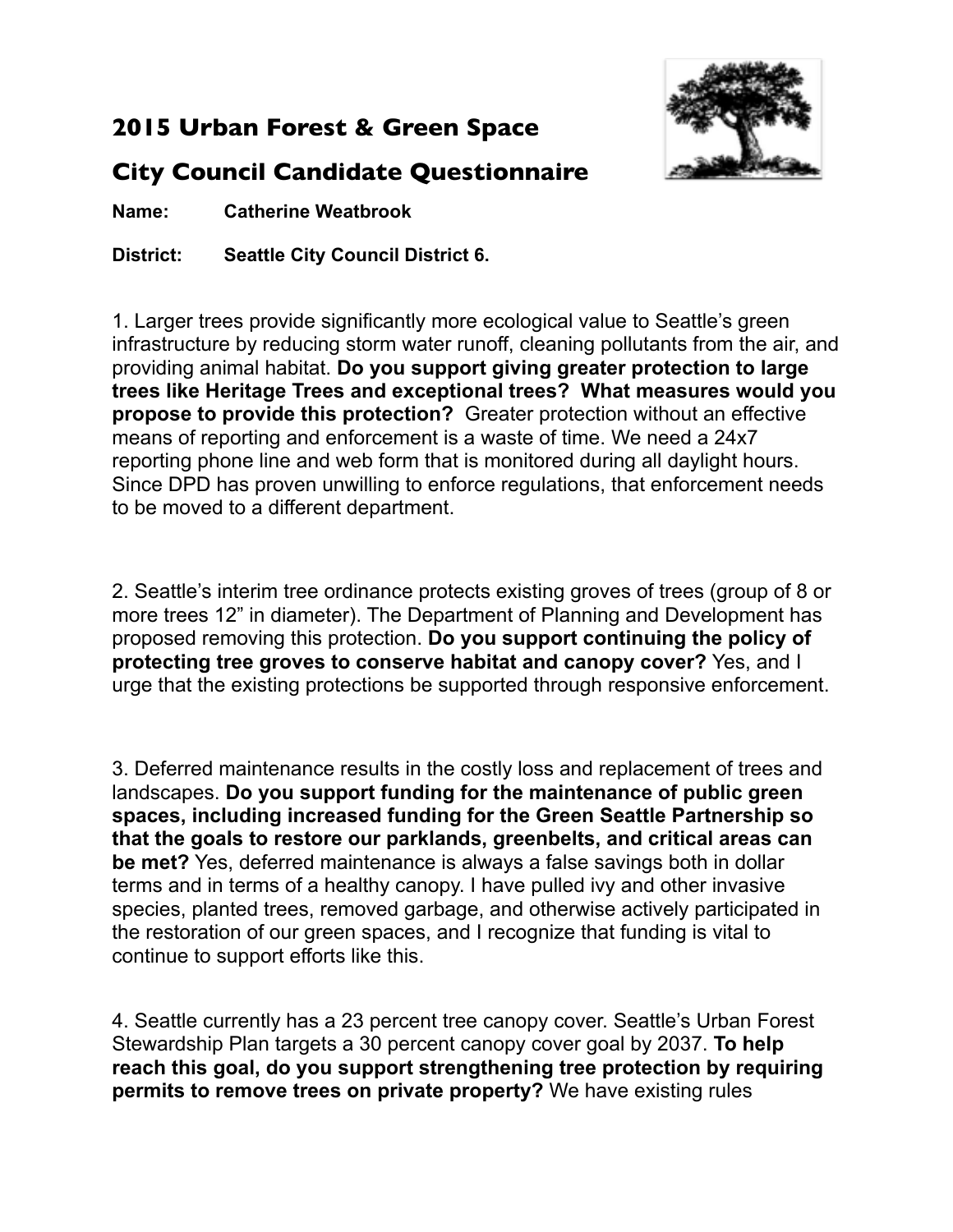[regarding the removal of trees on private property.](http://www.seattle.gov/dpd/codesrules/codes/treeprotection/default.htm) http://www.seattle.gov/dpd/ codesrules/codes/treeprotection/default.htm I'm unclear as to the objective of requiring a permit for rules unless we change our entire approach to permits, fees and enforcement.

5. Seattle is one of the very few urban environments that still boasts an extensive, diverse, and impactful urban fruit tree canopy. Over the last six years, over 80,000 pounds of fruit has been gleaned from public and private property, and donated into the emergency food system. **Do you support funding to continue the maintenance of fruit trees on public land and gleaning of fruit from private property for food banks?** Yes, and I would like to bring in youth training and horticulture programs so we can train and inspire a new generation of fruit tree stewards.

6. Seattle is one of the fastest growing cities in the United States. Over the last two years, there has been a 25 percent increase in apartment building, which often involves the destruction of single-family homes that provide open space and trees. In 2014, Seattle reports that it has 5,546 acres of designed parkland plus natural areas. The Trust for Public Lands 2014 report places Seattle's ranking among the 200 largest U.S. cities as 188th -- that's 12th from the bottom. **What do you propose to stop this loss of open space, and to increase open space in the city?** We need a cultural shift in city departments to one that actively values open space, rather than the build it all approach we now have. Allowed designs leave no space for trees to survive, and in fact provide only chopped up exterior space that is useless, if any space at all is provided.

We also have to move away from the "build it to the maximum envelope" approach that all our building follows, which also makes the buildings less affordable. Parks, must include trees, and dead trees need to be promptly replaced.

I will work to have lost street trees replaced within 2 years of their loss - in Crown Hill we've been waiting for 12 years now to have many trees replaced for which the city was given insurance money from the accidents that wiped them out, and yet we still wait. We need to encourage real green walls, and other innovative ways of creating green spaces in our city. We will need changes to building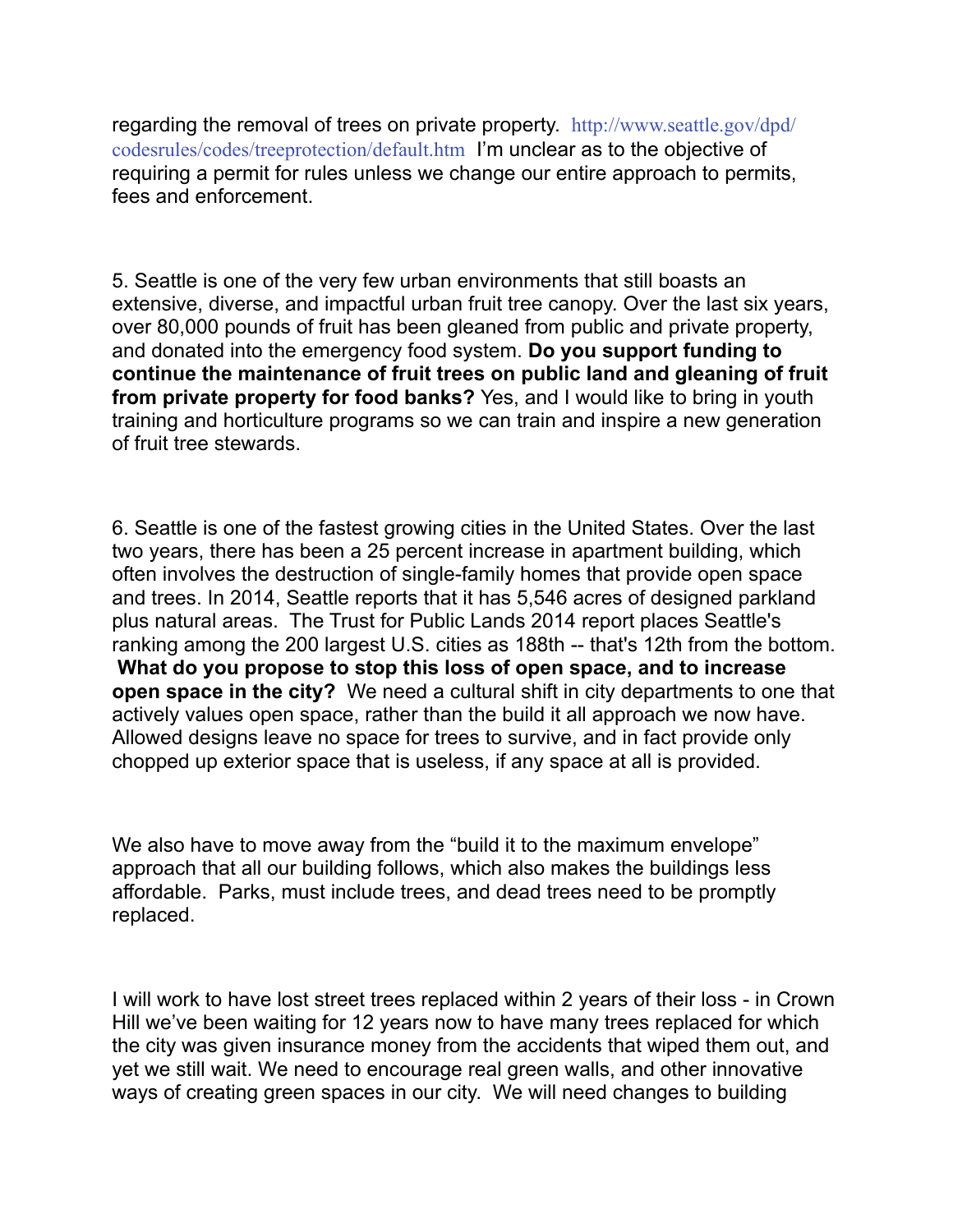codes, we will need to figure out how to use roof tops as more public open space, we will need to figure out if some buildings in particular locations could be built somewhat taller, with a forever protection of public green space around them.

We need to go back to when great big old homes were available for multiple families, at affordable prices, and kept the surrounding trees in place.

7. The Seattle 2035 Comprehensive Plan calls for the addition of 1400 acres of open space by 2035 to accommodate population growth. **What is your opinion of this goal? What ideas do you have to achieve this goal? Do you support this goal and saving current surplus city properties to help meet this goal?** Any city/school/department owned property needs to be kept for public use, in including open space. I think we need to work towards that goal of 1,400 acres. I think we need to look at options on rooftops for open space, including roof top p-patches like New York City has. Rebuilding some of the public piers that we have over the water is another possible space. We're going to have to buy land too, and that will mean looking at the MPD funding structure. There is still federally owned property around Discovery Park, and we should be looking at that too. The waterfront park will be part of the solution, but it's too hard for much of Seattle to get there, so the parks need to be spread out around the city.

8.Currently, the Department of Planning and Development is responsible for drafting the urban forest ordinance. **Do you support the Mayor and City Council appointing a citizens committee to prepare a draft urban forest ordinance instead, such as the Parks Legacy Committee and Parks and Green Spaces Citizens' Advisory Committee?** I think there must be a representative group from the broader community to participate in the drafting of the ordinance that works transparently.

9. The Department of Planning and Development is proposing to reduce the current long-term tree canopy aspirational goal in the Seattle Comprehensive Plan from 40 percent to 30 percent. **Do you support maintaining the 40 percent long-term goal in the Seattle 2035 Comprehensive Plan?** Yes, I support leaving the goal of 40%.